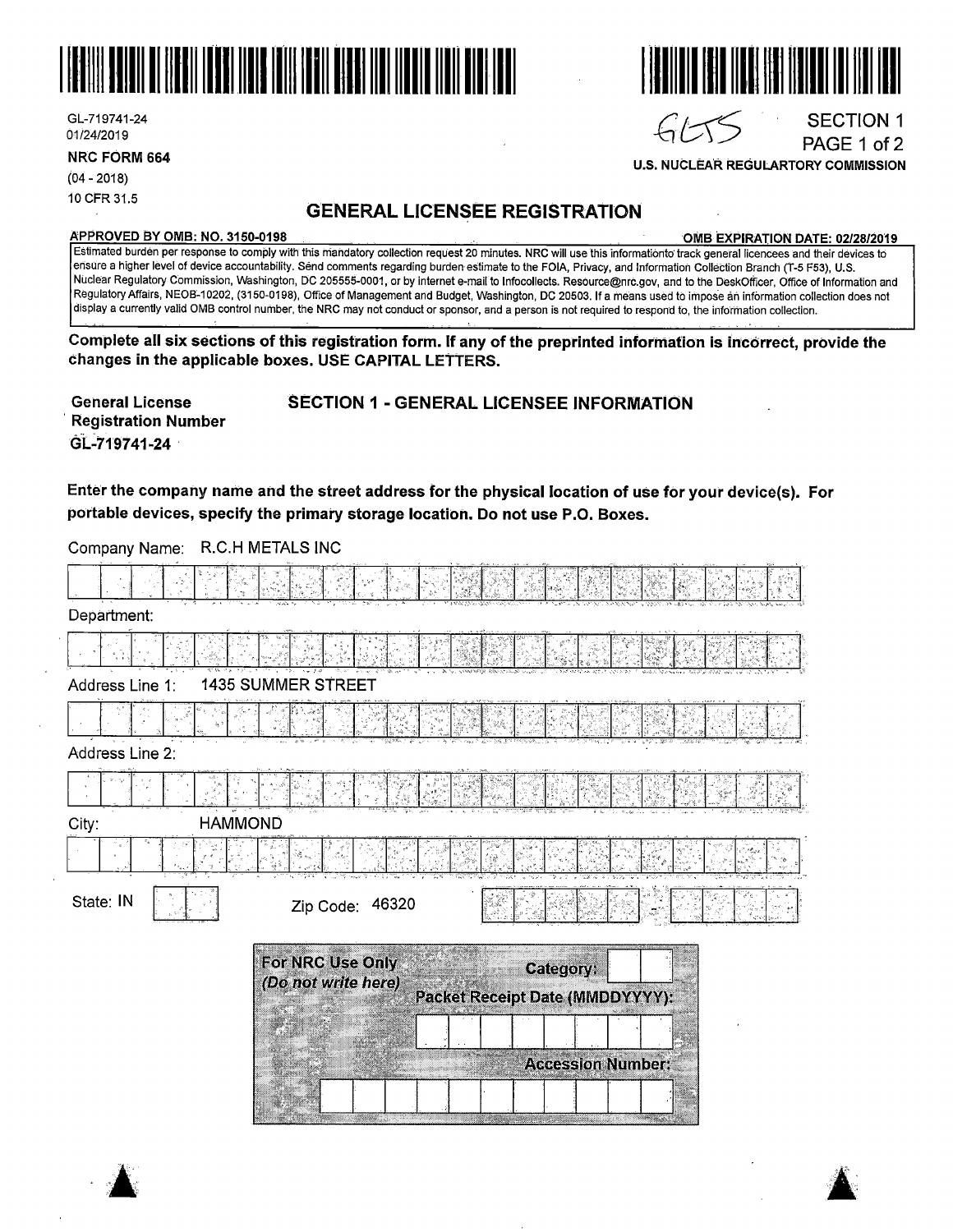



| GL-719741-24 |
|--------------|
|              |
| 01/24/2019   |

**SECTION 1** PAGE 2 of 2

# **SECTION 1 - GENERAL LICENSEE INFORMATION (Continued)**

Enter the name, telephone number and title of the person who is the responsible individual for the device(s).

| Last Name: HUGHES                         |                       |  |                                                                                         |  |  |
|-------------------------------------------|-----------------------|--|-----------------------------------------------------------------------------------------|--|--|
|                                           |                       |  |                                                                                         |  |  |
| First Name: DICK                          |                       |  | Middle Initial:                                                                         |  |  |
|                                           |                       |  |                                                                                         |  |  |
| Business Telephone Number: (219) 853-0240 |                       |  | Extension:                                                                              |  |  |
|                                           |                       |  |                                                                                         |  |  |
| Title:                                    | <b>SAFETY OFFICER</b> |  |                                                                                         |  |  |
|                                           |                       |  |                                                                                         |  |  |
|                                           |                       |  |                                                                                         |  |  |
|                                           |                       |  | Enter the mailing address where correspondence regarding your device(s) should be sent. |  |  |
| Department:                               |                       |  |                                                                                         |  |  |
|                                           |                       |  |                                                                                         |  |  |
| Address Line 1:                           | 1435 SUMMER STREET    |  |                                                                                         |  |  |
|                                           |                       |  |                                                                                         |  |  |
| Address Line 2:                           |                       |  |                                                                                         |  |  |
|                                           |                       |  |                                                                                         |  |  |
| City:                                     | <b>HAMMOND</b>        |  |                                                                                         |  |  |
|                                           |                       |  |                                                                                         |  |  |
| State: IN                                 | Zip Code: 46320       |  |                                                                                         |  |  |
|                                           |                       |  |                                                                                         |  |  |
|                                           |                       |  |                                                                                         |  |  |
|                                           |                       |  |                                                                                         |  |  |
|                                           |                       |  |                                                                                         |  |  |
|                                           |                       |  |                                                                                         |  |  |
|                                           |                       |  |                                                                                         |  |  |

- 35 hp. (36p) ≤°<sup>-2</sup> (1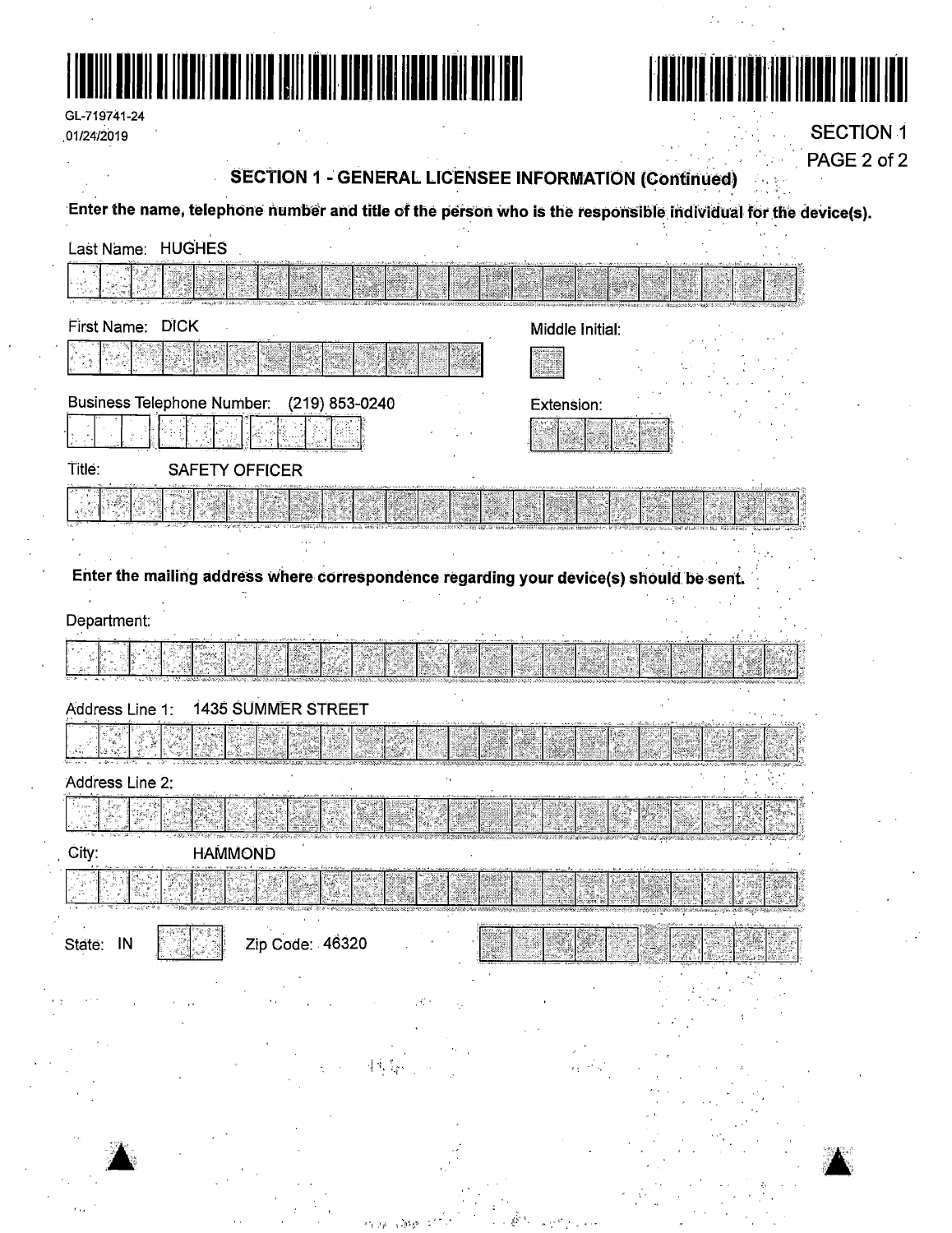| I NOVIN BELDI DI MUNICI I DUNI (FRI I DI) FRIN HUNT DI DI MUNICI MEN                          |                                   |
|-----------------------------------------------------------------------------------------------|-----------------------------------|
| GL-719741-24<br>SECTION 2 - DEVICES SUBJECT TO REGISTRATION<br>01/24/2019                     | <b>SECTION 2</b>                  |
| Our records indicate that you have these devices. Please updtae the information as necessary. | PAGE 1 of 1                       |
| <b>NRC Device Key</b><br>745139<br>(Internal Control Number)                                  |                                   |
| Distributor/Dustributed By:<br>Thermo Scientific Analytical Instruments, Inc.                 |                                   |
|                                                                                               |                                   |
| <b>Distributor License Number:</b><br>53-0388                                                 |                                   |
|                                                                                               |                                   |
| Manufacturer name:<br><b>NITON CORPORATION</b>                                                |                                   |
|                                                                                               |                                   |
| Device Model (Not Source Model): XLP 818                                                      |                                   |
|                                                                                               |                                   |
| 9817<br>Device Serial Number:                                                                 |                                   |
|                                                                                               |                                   |
| 02/20/2006<br>Transfer Date:                                                                  |                                   |
|                                                                                               | Not in possession of device (Also |
|                                                                                               | complete Section 4.)              |
| MM <sup>.</sup><br><b>YYYY</b><br><b>DD</b>                                                   |                                   |
| Isotope (e.g. AM241)<br>Activity (e.g. 1005)                                                  | Unit (e.g. mCi)                   |
| AM241<br>30                                                                                   | mCi                               |
| $\sim$                                                                                        |                                   |
| $\overline{2}$                                                                                |                                   |
| 3                                                                                             |                                   |
|                                                                                               |                                   |
| 4:                                                                                            |                                   |
|                                                                                               |                                   |
| 5                                                                                             |                                   |
|                                                                                               |                                   |
| $\,6\,$                                                                                       |                                   |
|                                                                                               |                                   |
|                                                                                               |                                   |
|                                                                                               |                                   |
|                                                                                               |                                   |
|                                                                                               |                                   |

 $\mathcal{A}^{(n)}$ 

 $\mathcal{A}^{\mathcal{A}}$ 

 $\sim$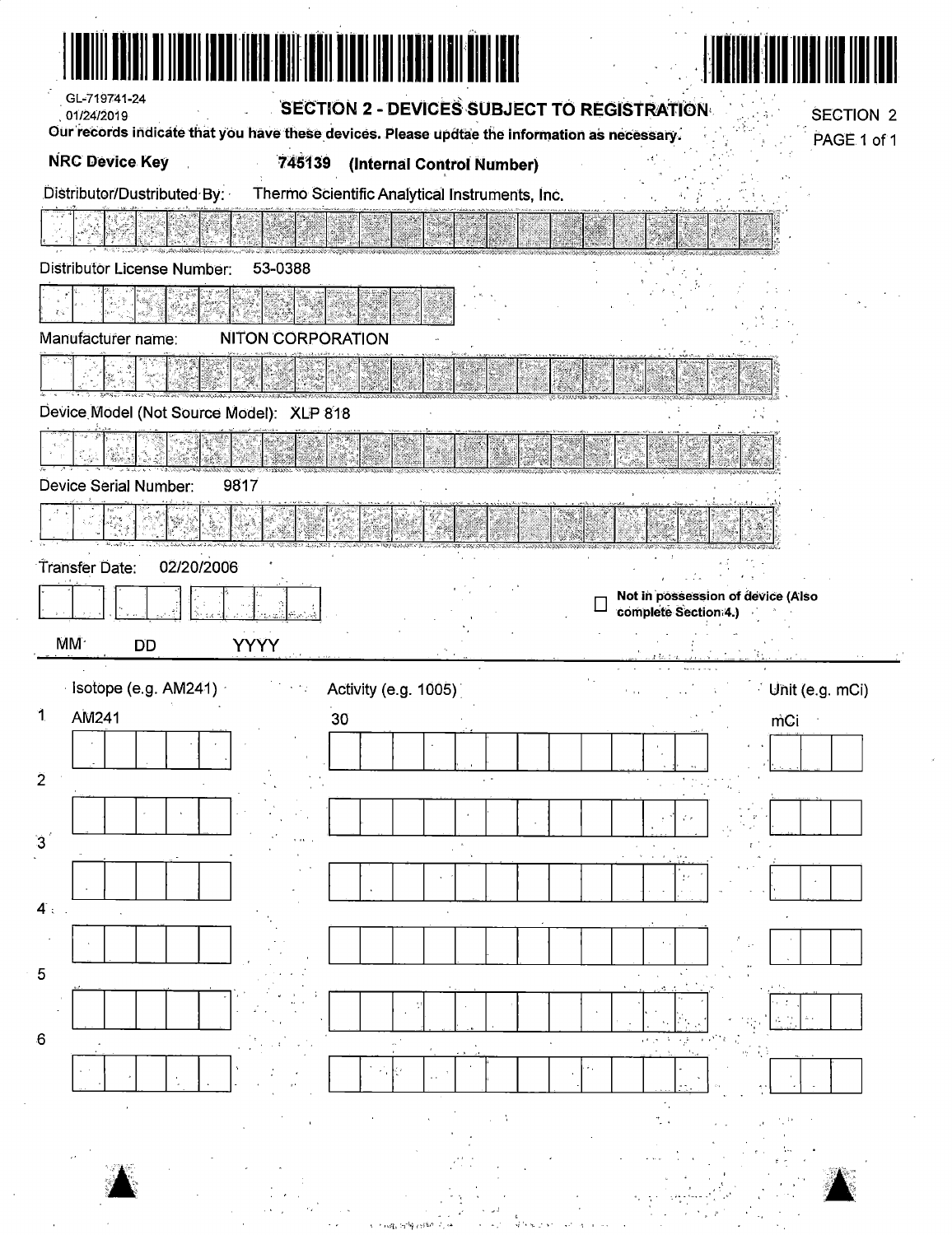

 $\sim$ 



 $\sim$ 

GL-719741-24<br>01/24/2019

#### **SECTION 3 - ADDITIONAL DEVICES SUBJECT TO REGISTRATION**

**SECTION 3** 

|     |                                                                                                      |                      |  |  |              | Provide information about other devices you have that are subject to registration. Do not report specifically licensed devices. |  |                     |  |  |                   |           |    |  | PAGE 1 of 1 |                 |
|-----|------------------------------------------------------------------------------------------------------|----------------------|--|--|--------------|---------------------------------------------------------------------------------------------------------------------------------|--|---------------------|--|--|-------------------|-----------|----|--|-------------|-----------------|
|     | Manufacturer Name                                                                                    |                      |  |  |              |                                                                                                                                 |  |                     |  |  |                   |           |    |  |             |                 |
|     | <b>Initial Transferor Name</b>                                                                       |                      |  |  |              |                                                                                                                                 |  |                     |  |  |                   |           |    |  |             |                 |
|     |                                                                                                      |                      |  |  |              |                                                                                                                                 |  |                     |  |  |                   |           |    |  |             |                 |
|     |                                                                                                      |                      |  |  |              | Initial Transferor License Number (if known)                                                                                    |  |                     |  |  |                   |           |    |  |             |                 |
|     |                                                                                                      |                      |  |  |              |                                                                                                                                 |  |                     |  |  |                   |           |    |  |             |                 |
|     |                                                                                                      |                      |  |  |              | Device Model Number (Not Source Model)                                                                                          |  |                     |  |  |                   |           |    |  |             |                 |
|     |                                                                                                      |                      |  |  |              |                                                                                                                                 |  |                     |  |  |                   |           |    |  |             |                 |
|     | Device Serial Number                                                                                 |                      |  |  |              |                                                                                                                                 |  |                     |  |  |                   |           |    |  |             |                 |
|     |                                                                                                      |                      |  |  |              |                                                                                                                                 |  |                     |  |  |                   |           |    |  |             |                 |
|     | How acquired and date (e.g.,<br>from a distributor/manufacturer, O<br>other licensee, other source)? |                      |  |  | $\circ$<br>O | Manufacturer/Initial Transferor listed above<br>Other General Licensee<br><b>Other Sources</b>                                  |  |                     |  |  | Date Transferred: | <b>MM</b> | DD |  | <b>YYYY</b> |                 |
|     |                                                                                                      | Isotope (e.g. AM241) |  |  |              |                                                                                                                                 |  | Activity (e.g. 100) |  |  |                   |           |    |  |             | Unit (e.g. mCi) |
| 1.  |                                                                                                      |                      |  |  |              |                                                                                                                                 |  |                     |  |  |                   |           |    |  |             |                 |
| 2.  |                                                                                                      |                      |  |  |              |                                                                                                                                 |  |                     |  |  |                   |           |    |  |             |                 |
| 3.  |                                                                                                      |                      |  |  |              |                                                                                                                                 |  |                     |  |  |                   |           |    |  |             |                 |
| 4.  |                                                                                                      |                      |  |  |              |                                                                                                                                 |  |                     |  |  |                   |           |    |  |             |                 |
| 5.  |                                                                                                      |                      |  |  |              |                                                                                                                                 |  |                     |  |  |                   |           |    |  |             |                 |
| 6.  |                                                                                                      |                      |  |  |              |                                                                                                                                 |  |                     |  |  |                   |           |    |  |             |                 |
| 7.  |                                                                                                      |                      |  |  |              |                                                                                                                                 |  |                     |  |  |                   |           |    |  |             |                 |
| 8.  |                                                                                                      |                      |  |  |              |                                                                                                                                 |  |                     |  |  |                   |           |    |  |             |                 |
| 9.  |                                                                                                      |                      |  |  |              |                                                                                                                                 |  |                     |  |  |                   |           |    |  |             |                 |
| 10. |                                                                                                      |                      |  |  |              |                                                                                                                                 |  |                     |  |  |                   |           |    |  |             |                 |

 $\sim 10^6$ 

 $\mathcal{L}^{\mathcal{L}}(\mathcal{L}^{\mathcal{L}})$  and  $\mathcal{L}^{\mathcal{L}}(\mathcal{L}^{\mathcal{L}})$  and  $\mathcal{L}^{\mathcal{L}}(\mathcal{L}^{\mathcal{L}})$ 

 $\overline{\phantom{a}}$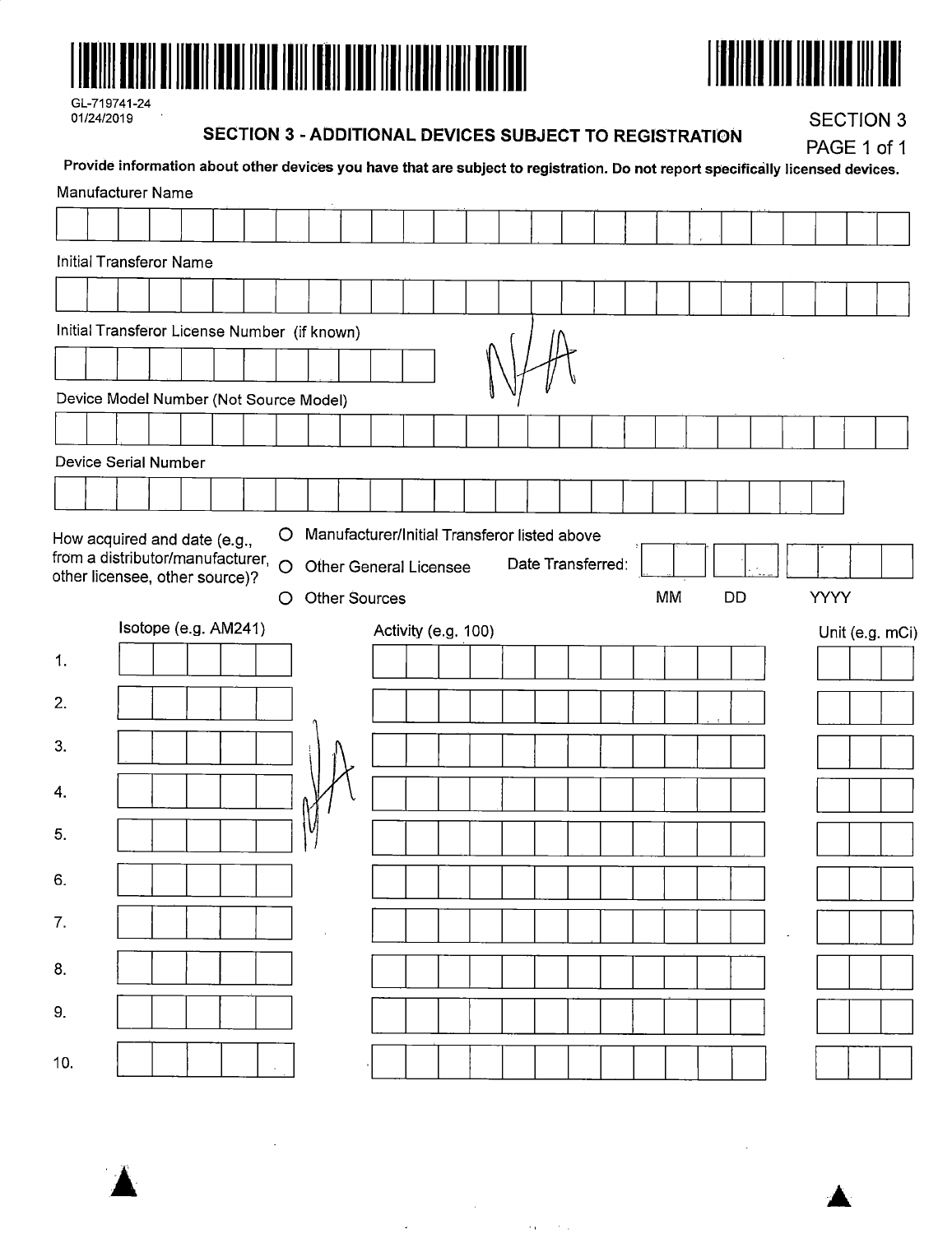

01/24/2019

### **SECTION 4 - NOT IN POSSESSION OF DEVICE**

 $\mathcal{F}(\mathcal{A})$  and  $\mathcal{F}(\mathcal{A})$ **SECTION 4** 

| Provide information about devices listed in Section 2 or 6, but no longer in your possession.                                                                                                     | PAGE 1 of 1                                                                                                                                          |
|---------------------------------------------------------------------------------------------------------------------------------------------------------------------------------------------------|------------------------------------------------------------------------------------------------------------------------------------------------------|
| Part 1<br>NRC Device Key:<br>(from Section 2 or 6)<br><b>MM</b>                                                                                                                                   | <b>Transfer Date:</b><br><b>DD</b><br><b>YYYY</b>                                                                                                    |
| Location of the Device:<br>O Whereabouts Unknown (Complete Part 1 only)<br>Ő<br>O Never Possessed the Device (Complete Part 1 only)<br>$\circ$<br>Returned to Manufacturer (Complete Part 1 only) | Transferred to another general licensee (Complete Parts 2 and 3)<br>O Transferred to a Specific Licensee (Not the manufacturer)<br>(Complete Part 2) |
| Part <sub>2</sub><br>License Number of Recipient (if transferred to a specific licensee):                                                                                                         |                                                                                                                                                      |
|                                                                                                                                                                                                   |                                                                                                                                                      |
| <b>Company Name:</b>                                                                                                                                                                              |                                                                                                                                                      |
|                                                                                                                                                                                                   |                                                                                                                                                      |
| Department:                                                                                                                                                                                       |                                                                                                                                                      |
|                                                                                                                                                                                                   |                                                                                                                                                      |
| Address Line 1:                                                                                                                                                                                   |                                                                                                                                                      |
|                                                                                                                                                                                                   |                                                                                                                                                      |
| Address Line 2:                                                                                                                                                                                   |                                                                                                                                                      |
|                                                                                                                                                                                                   |                                                                                                                                                      |
| City:                                                                                                                                                                                             |                                                                                                                                                      |
|                                                                                                                                                                                                   |                                                                                                                                                      |
| State:<br>Zip Code:                                                                                                                                                                               |                                                                                                                                                      |
| Part 3<br>Enter the name of the individual responsibe for this device:                                                                                                                            |                                                                                                                                                      |
| Last name:                                                                                                                                                                                        |                                                                                                                                                      |
|                                                                                                                                                                                                   |                                                                                                                                                      |
| First name:                                                                                                                                                                                       | Middle Initial:<br>$\mathbf{r}_\mathrm{c}$ .<br>- 78                                                                                                 |
| <b>Business Telephone</b><br>Number:                                                                                                                                                              | Extension:                                                                                                                                           |
| Title:                                                                                                                                                                                            |                                                                                                                                                      |
|                                                                                                                                                                                                   |                                                                                                                                                      |
|                                                                                                                                                                                                   |                                                                                                                                                      |
|                                                                                                                                                                                                   |                                                                                                                                                      |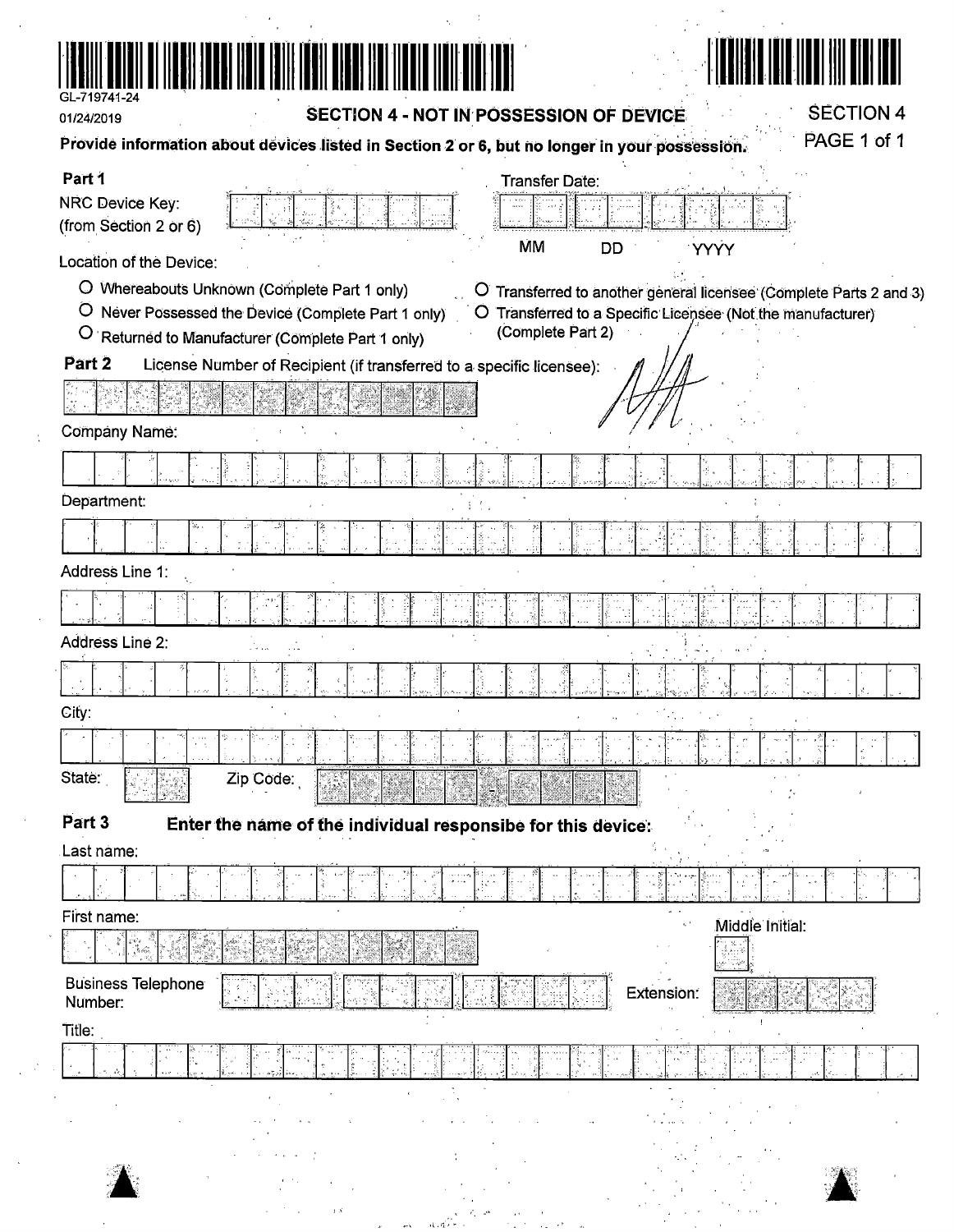

GL-719741-24 01/24/2019

#### **SECTION 5** - **CERTIFICATION**

## SECTION 5 PAGE 1 of 1

 $\mathfrak{h}$ 

.·. HHIIIII ml 11111111111111111

I hereby certify that:

 $\blacktriangle$ 

- A. All information contained in this registration is true and complete to the best-of:my knowledge and belief.
- B. A physical inventory of the devices subject to registration has been completed, and the device information on this form has been checked against the device labeling.
- C. I am aware of the requirements of the general license, provided in 10 CFR 31.5.

(Copied of applicable regulations may be viewed at the NRC website at:<br>http://www.nrc.gov/reading-rm/doc-collections/cfr)

/ *~.* 

**SIGNATURE - RESPONSIBLE INDIVIDUAL (Listed in Section 1) DATE** 

**WARNING:** FALSE STATEMENTS MAY BE SUBJECT TO CIVIL AND/OR CRIMINAL PENALTIES. NRC REGULATIONS REQUIRE THAT SUBMISSIONS TO THE NRC BE COMPLETE AND ACClJRATE IN ALL MATERIAL ASPECTS. 10 U.S.C SECTION 1001 MAKES IT A CRIMINAL OFFENSE TO MAKE A WILLFULLY WRONG STATEMENT OR REPRESENTATION TO ANY DEPARTMENT OR AGENCY OF THE UNITED STATES AS TO ANY MATTER IN ITS JURISDICTION.